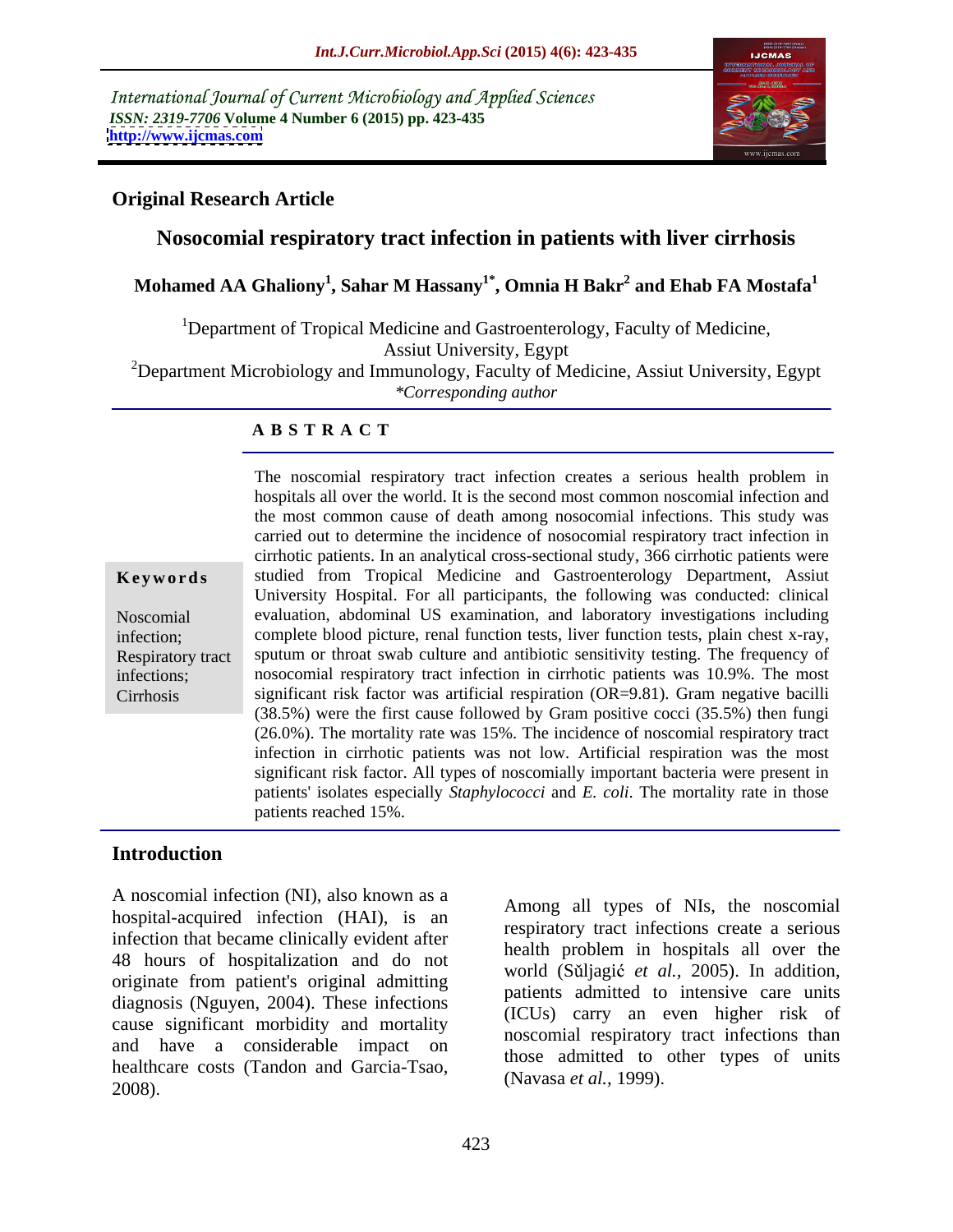About 15% 35% of cirrhotic patients units (Gheorghe *et al.,* 2005, Navasa and admitted to hospital develop noscomial Rodés, 2004). bacterial infection, which is higher than the infection rate  $(5\% - 7\%)$  in the general Among the factors contributing to

Cirrhotic patients are frequently subjected to obstruction, trauma, (abdominal) surgery, several invasive diagnostic and therapeutic procedures such as intravenous or urethral decreased clearance of secretions may catheters; endoscopic sclerotherapy for diminish the defenses of the lung. Also, poor bleeding varices, or the placement of transjugular intrahepatic portosystemic respiratory devices cause cross-infection and shunts (TIPS) that may alter the natural are important factors (Goez *et al.,* 1994; defense barriers and therefore increase the Caruntu and Benea, 2006). Cirrhotic patients risk of infections with an increased with hydrothorax can develop spontaneous incidence of bacteremia (Borzio et al., bacterial empyema, which is thought to have 2001). Cirrhotic patients are susceptible to the same pathogenesis as SBP, since their infections due to abnormal immune response isolated bacteria are the same (Gheorghe *et*  and bacterial translocation which enables *al.*, 2005). alteration of local immunity and bacterial in patients with liver cirrhosis due to

with infection is approximately 15% more than that of patients without infection. More importantly infection is directly responsible  $\qquad$  Early and appropriate initiation of for 30 50% of deaths in cirrhosis (Christou

noscomial pneumonia is the second most 2004). Choosing adequate empiric common noscomial infection (after urinary

Rodés, 2004).

hospital patient setting (Sǔljagić *et al.*, contracting HAP are mechanical ventilation 2005) The percentage increases up to 45% (ventilator-associated pneumonia), old age, of those with GI hemorrhage (Navasa *et al.,* decreased filtration of inspired air, intrinsic 1999, Fernandez *et al.,* 2002) respiratory, neurologic, or other disease Among the factors contributing to states that result in respiratory tract medications, diminished lung volumes, or hand-washing and inadequate disinfection of bacterial empyema, which is thought to have the same pathogenesis as SBP, since their *al.,* 2005).

growth (Tikhomirov, 1987; Vilstrup, 2003). The causative organisms of nosocomial The phagocytosis process is deeply altered infections are Gram positive cocci (60%) rearrangement of antigens, affecting cellular previous antibiotic exposure. With E. coli and humoral Immune response (Talwani, being the commonest in community, the 2011, Kalaitzakis *et al.,* 2006) next most frequently isolated bacteria are Once infection develops, renal failure, *faecalis* and *Streptococcus pneumoniae* shock, and encephalopathy may follow, (Runyon *et al.,* 1994). Fungal infections which adversely affect survival. In fact, the (Candida species) are responsible for up to in hospital mortality of cirrhotic patients 15% of severe sepsis in patients with and Gram negative bacilli  $(30-35%)$ , due to *Staphylococcus aureus, Enterococcus* cirrhosis (Garcia-Tsao and Wiest, 2004).

*et al.,* 2007) rate. A retrospective study by Kumar *et al.* Hospital-acquired pneumonia (HAP) or survival by 7.6% (Garcia-Tsao and Wiest, tract infections) and accounts for 15 20% of improve the prognosis of patients (Runyon the total. It is the most common cause of *et al.,* 1994). Microbiological samples death among nosocomial infections and is should be taken as early as possible when the primary cause of death in intensive care infection is suspected, before starting Early and appropriate initiation of antibiotics correlates with higher survival suggested that each hour of delay decreased 2004). Choosing adequate empiric antimicrobial treatment will therefore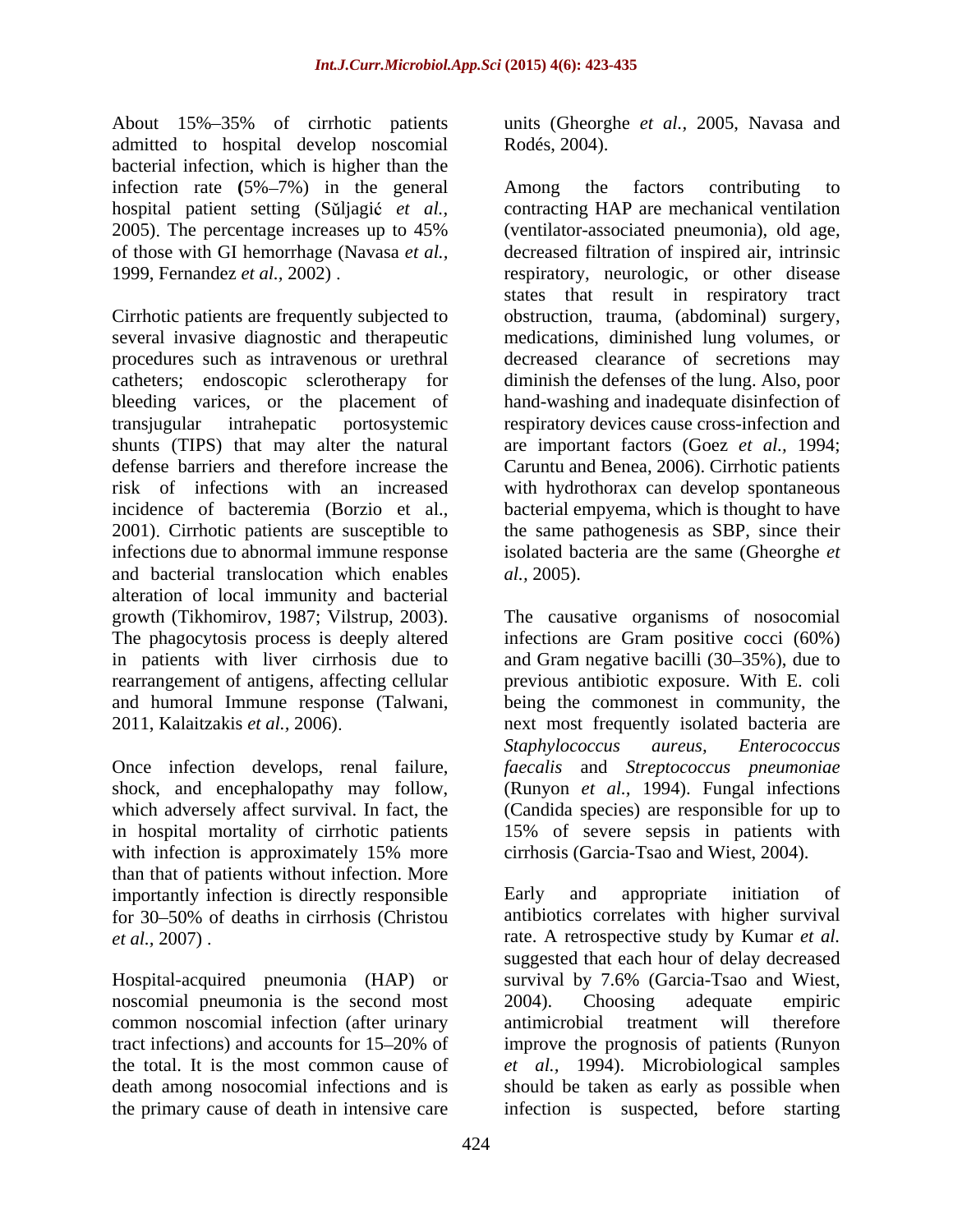empiric antibiotic therapy and empiric anti-<br>alveolar opacities), and/or positive local epidemiology, prevalence of antibiotic resistance and results of bacterial cultures

Our aim in this study was determination of of the most common pathogens responsible for nosocomial respiratory tract infection resistance among isolates to detect the proper needed antibiotic for treatment of this infection Bacteria were identified by the following

## **Patients and methods**

In an analytical cross-sectional study, all cirrhotic patients admitted to Tropical Medicine and Gastroenterology department, 2013 to January 2014 were included in the

manifestations of any respiratory tract three days of admission were not included.

infection at time of admission. Patients were Shigella). classified according to Child-Pugh

admission were done to identify any clinical manifestations of respiratory tract infection. The diagnosis of respiratory tract infection was made by: clinical symptoms and signs that are capable of hydrolyzing urea to [cough, expectoration, pulmonary sounds, fever], positive radiologic signs (patchy

microbial therapy will need to be adapted to bacteriologic examination [sputum or throat alveolar opacities), and/or positive swab].

(Ghassemi and Garcia-Tsao, 2007). Samples were collected under complete the incidence of nosocomial respiratory tract antibiotic sensitivity testing and biochemical infection in cirrhotic patients, identification reactions. All samples were collected by the and identification of the pattern of antibiotic Infection Control laboratory of Assiut aseptic conditions (sputum and throat swabs) from the infected sites for culture, Infection Control nurses and were subjected to both bacterial and fungal cultures at the University Hospital

methods:

All specimens were cultured on blood agar and incubated at 37 **°**C for 24hs, suspected colonies were identified with Gram's stain

Assiut University Hospital, from February MacConkey agar is a selective and study. Gram-negative enteric bacteria particularly Patients with apparent clinical and the genus pseudomonas. Gram-negative infection at time of admission or within differentiated by their ability to ferment the differential media used for the isolation of members of the family enterobacteriaceae bacteria growing on the media sugar lactose.

All included patients were subjected to: EMB agar, a differential microbiological complete history taking, thorough physical medium, which slightly inhibits the growth examination, complete blood picture, renal of Gram-positive bacteria and provides a function tests, liver function tests, plain color indicator distinguishing between chest x-ray and abdominal ultrasonographic organisms that ferment lactose (e.g., *E. coli*) examination to determine if there is chest and those that do not (e.g. *Salmonella*, *Shigella*).

classification (Christensen, 2004). TSI Agar is used for the determination of Follow up of the patients after 3 days of sulfide production in the identification of carbohydrate fermentation and hydrogen gram-negative bacilli

> The urease test identifies those organisms produce ammonia and carbon dioxide.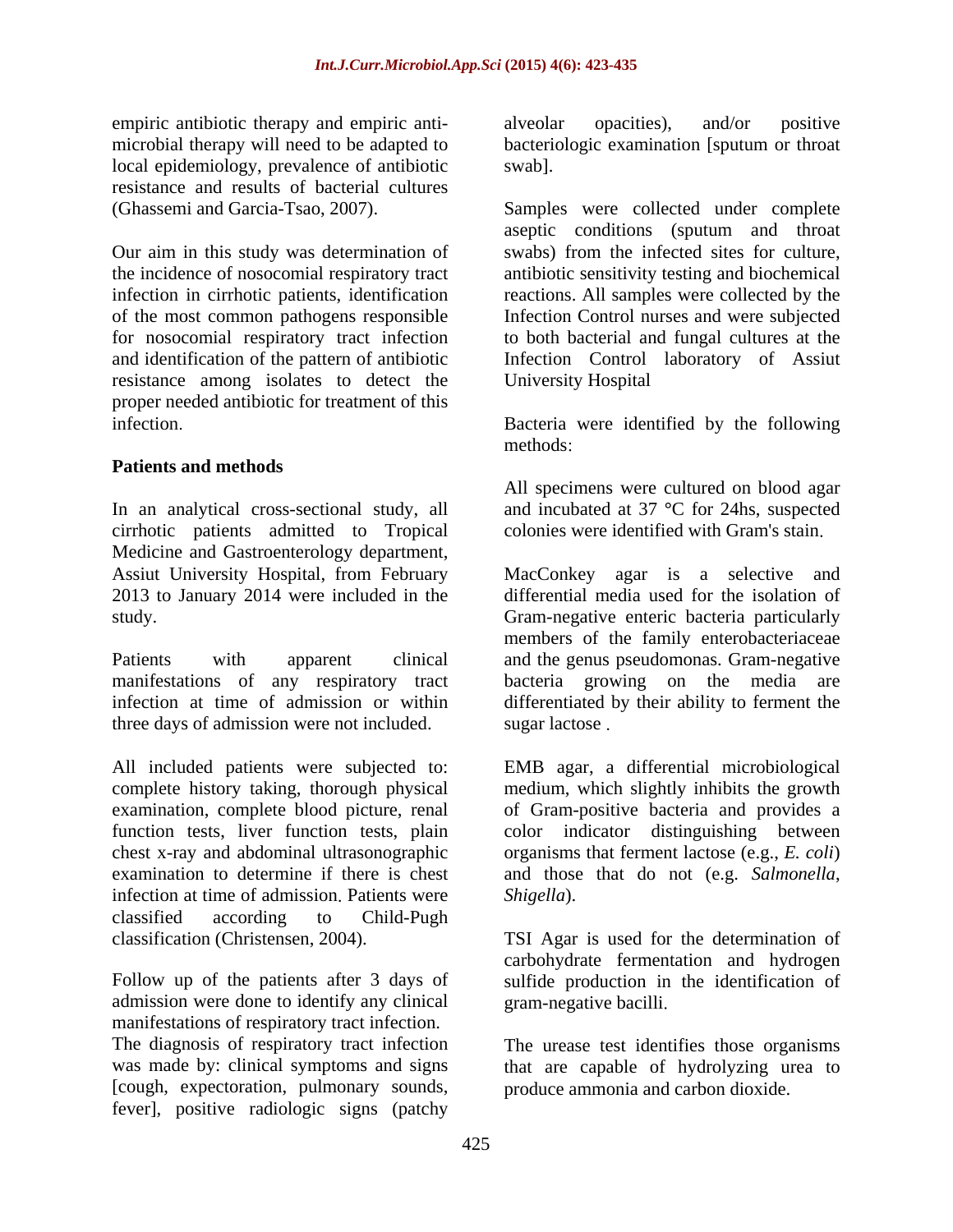on MacConkey agar were cultured on urease year (from February 2013 to January 2014). agar, and slopes were incubated at 35-37°C

Fungi were identified by the following

Sabouraud's Dextrose agar supplemented Dalmau plate culture, Culture on casein agar and Sugar assimilation test.

PCR amplification of *Candida* rDNA with

Before enrollment in, all participants signed (52.5% versus 42.5% and 5% respectively) a consent certificate. Before signing, they were able to discuss in details the certificate subjects and study aim.

Participants were clearly informed that sputum samples revealed that 75% of refusing to participate will not affect having by patients were infected by multiple interview with participants taking in table 4. consideration data confidentiality**.**

Statistical analysis was performed using Statistical Package for the Social Sciences was not statistically sign<br>
(SPSS-version 17) All data was expressed 0.05) as shown in table 5. (SPSS- version 17). All data was expressed as mean  $\pm$  SD or frequencies. For statistical evaluation, Student T test was used. Regarding bacterial causes, *Staphylococci* Significance was accepted at  $p$  value <0.05.

This study included 366 cirrhotic patients Gastroenterology department, Assiut difference in the frequency of

Single separate lactose fermenter colonies University Hospital during the period of one

for 24 48hs Results revealed that the frequency of methods in table 1. The mean age of patients was All collected specimens were cultured on infection was higher in old age and male with chloramphenicol, Germ tube test, was not statistically significant (p-value > nosocomial respiratory tract infection in cirrhotic patients was 10.9%. This is shown  $55.37 \pm 9.20$  years and the percentage of patients than other groups but the difference 0.05) (Table 2).

Genotypic identification of Candida isolates factors of noscomial respiratory tract universal fungal primers (OR=9.81), followed by anemia (OR=2.97) **Ethical considerations** Child-Pugh classification, the infection was As shown in table 3, analysis of the risk infection revealed that the most significant risk factor was artificial respiration and Ryle intubation(OR=2.81). Regarding higher in Child grade C than grade B and A (52.5% versus 42.5% and 5% respectively) but the difference was not statistically significant (p-value  $> 0.05$ ).

full benefit of available medical service and microorganisms which were statistically treatment. Data were collected by personal significant (p-value < 0.05) as shown in Results of culture of throat swabs and sputum samples revealed that 75% of patients were infected table 4.

**Statistic analysis** and sputum samples, Gram negative bacilli According to culture results of throat swab were the first cause followed by Gram positive cocci then fungi but the difference was not statistically significant (p-value  $>$ 0.05) as shown in table 5

**Results and Discussion** to be the commonest (21.2%) Gram negative were found to be the commonest (39.5%) gram positive cocci and *E. coli* were found bacilli (Figure 1).

admitted to Tropical Medicine and In our study, we observed that there was difference in the frequency of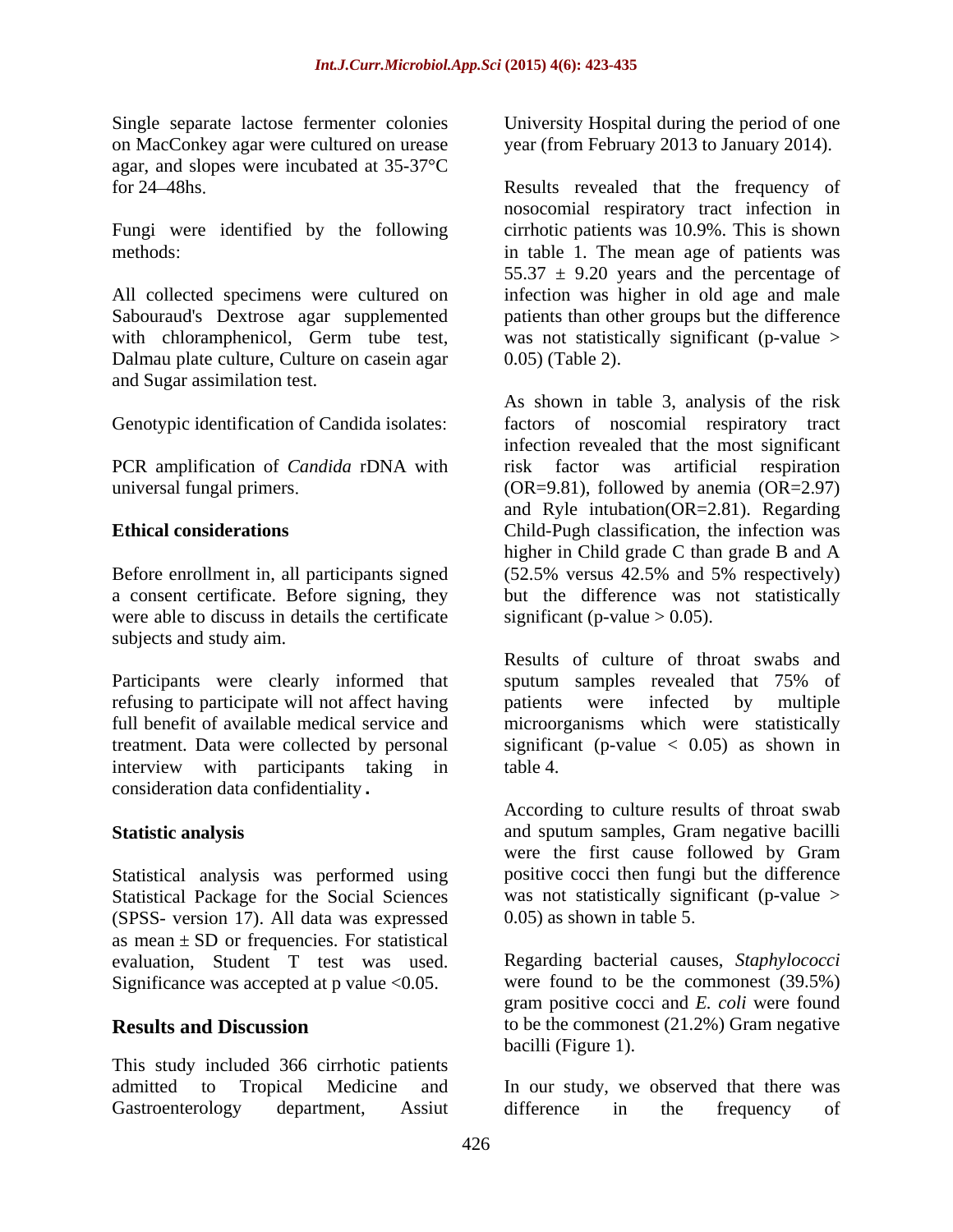and ICU. The most common microorganism sensitive antifungal to *Candida tropicalis* in the department wards was *Candida* (32.7%), on the other hand the most common microorganism in ICU were

meropeneme (82.4%) and gatifloxacin prophylactic antibiotics. Other gram

In table 9, we determined the most sensitive resistant antibiotic for all these bacteria was et al. (2002) was 15%-35% but in the ampicillin. general population was  $5\% - 7\%$ .

(60%), followed by *Candida tropicalis* (16%), *Candida glabrata* (12%), *Candida krusei* (8%) and *Candida parapsilosis* (4%). This is shown in figure 2.

revealed that the most sensitive antifungals (60%) but the most resistant antifungals were itraconazole (87.9%), as shown in table

microorganisms between department wards On the other hand, fluconazole was the most and the most resistant one was ketoconazole These results are shown in table 11.

*Staphylococci*(61.8%)as shown in table 6. Table 12 revealed that *Staphylococci* were Table 7 showed results of sensitivity of cocci to prophylactic antibiotics used. numerous gram negative bacilli to multiple *Enterococci* appeared resistant only to groups of antibiotics. The most sensitive cefotaxime. Klebsiella was the most antibiotics were imipeneme (87.8%),  $(58.3\%)$ . negative bacilli like E. *coli* and Table 8 determined sensitivity of Gram prophylactic antibiotics. *Candida albicans* positive cocci. The most sensitive antibiotics appeared in all isolates of patients given were levofloxacin (100%), ceftriaxone prophylactic antibiotics as shown in table (57.1%), cefazoline (55.6%) and 13. The mortality rate in cirrhotic patients ciprofloxacin (52.3%) exposed to noscomial respiratory tract microscopains herewe die most resistant to the condition of the stationarise to iteration of the distant to itraconazole was the most resistant to iteration of the distant of the most resistant to iteration of the most res considered the most resistant gram positive resistant gram negative bacilli to prophylactic antibiotics. Other gram negative bacilli like *E. coli* and pseudomonas were also resistant to these infection was 15% (Table 14).

and most resistant antibiotic for each In Our study we observed that the incidence organism and this revealed that levofloxacin of noscomial respiratory tract infection in was the most sensitive antibiotic for cirrhotic patients was 10.9%. The incidence Staphylococci, the most sensitive antibiotic of nosocomial respiratory tract infection in for *E. coli* was lomefloxacin, and the most cirrhotic patients as mentioned by Fernandez *et al.* (2002) was 15%–35% but in the general population was  $5\% - 7\%$ .

Our results revealed that fungal causes were Our study revealed that the mean age of considered important causes. *Candida*  patients exposed to noscomial respiratory *albicans* was the most common cause tract infection was  $55.37 \pm 9.20$  years. This agreed with Tandon and Garcia-Tsao (2008) who said that nosocomial pneumonia is more common in old age

Antifungal susceptibilities of isolates infection was proportionally related to Child were nystatin (71.4%) and fluconazole increase in the frequency of infection in 10. bacterial infections are commoner in Culture and sensitivity revealed that population, and those with decompensated *Candida albicans* was most sensitive to cirrhosis are more susceptible to infection The frequency of noscomial respiratory tract classification as we observed that there was Child C than both B and A. This agreed with Fernandez *et al.* (2002) who said that patients with cirrhosis than in the general than those with compensated liver cirrhosis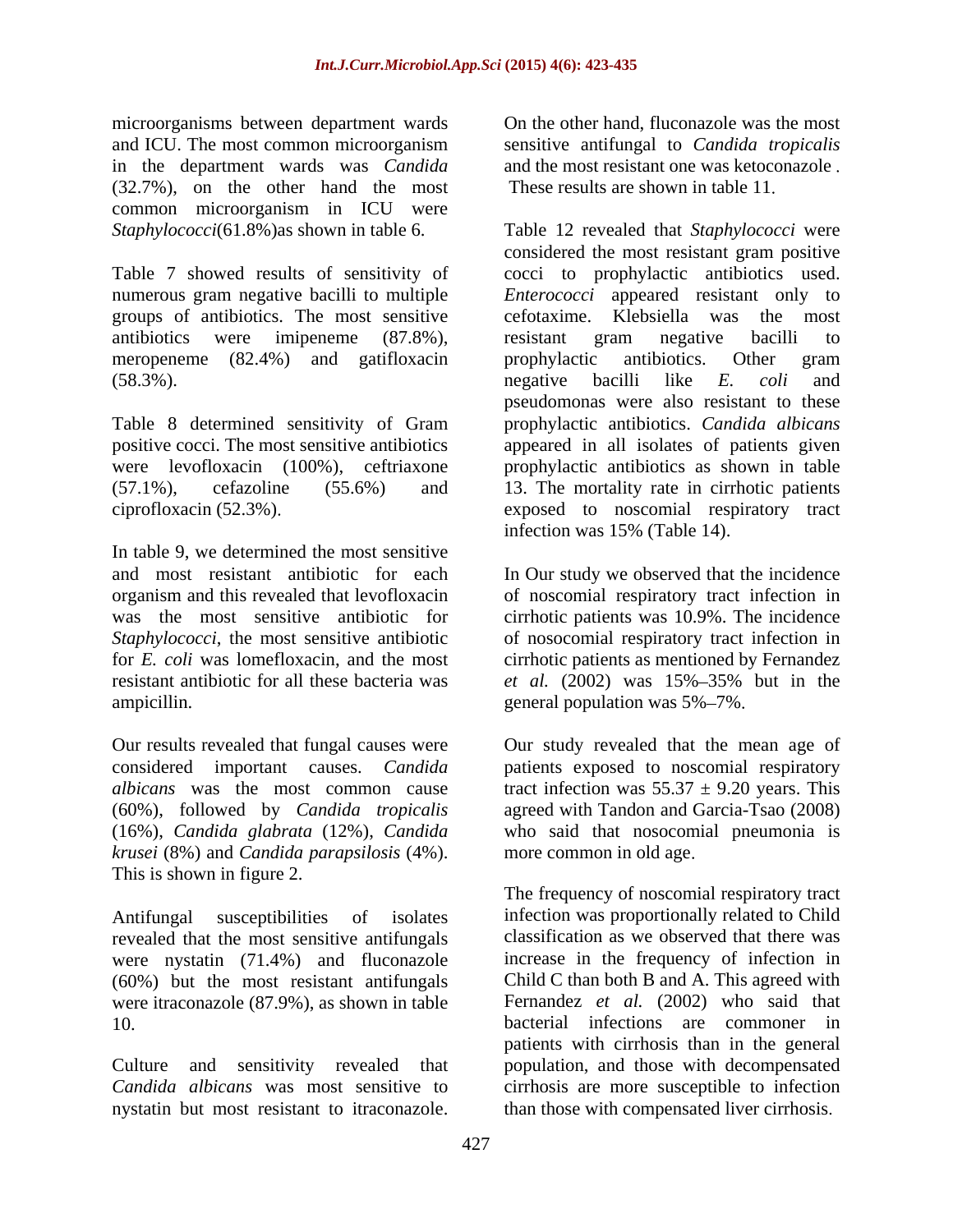## *Int.J.Curr.Microbiol.App.Sci* **(2015) 4(6): 423-435**

## **Table.1** Frequency of nosocomial respiratory tract infection in cirrhotic patients in department wards and intensive care unit (ICU)

**Table.2** Personal characteristics of cirrhotic patients with nosocomial respiratory tract infections

| <b>Personal characteristics</b> | Number of        | Number of Percentage P-value |       |       |
|---------------------------------|------------------|------------------------------|-------|-------|
|                                 | patients with    | patients                     | (%)   |       |
|                                 | infection        | without                      |       |       |
|                                 | $(n=40)$ .       | infection                    |       |       |
|                                 |                  | $(n=326)$                    |       |       |
| A øe:-                          |                  |                              |       |       |
| $< 60$ vears                    |                  | 218                          | 62.5% | 0.527 |
| $\geq 60$ years                 |                  | 108                          | 37.5% |       |
| $Mean \pm SD$                   | $55.37 \pm 9.20$ |                              |       |       |
| Sex:                            |                  |                              |       |       |
| Male                            |                  | 207                          | 70%   | 0.492 |
| Female                          |                  | 110                          | 30%   |       |

## **Table.3** Risk factors for nosocomial respiratory tract infection in cirrhotic patients

|                                  |               | <b>Infection</b> |                | No infection |        |                                                                                             |
|----------------------------------|---------------|------------------|----------------|--------------|--------|---------------------------------------------------------------------------------------------|
|                                  |               | $(n=40)$         |                | $(n=326)$    |        |                                                                                             |
| <b>Risk factors</b>              | <b>Number</b> | Percentage       | <b>Number</b>  | Percentage   |        | OR P-value                                                                                  |
|                                  | <b>Of</b>     | (%)              |                | (%)          |        |                                                                                             |
|                                  | Infection     |                  |                |              |        |                                                                                             |
|                                  |               |                  |                |              |        |                                                                                             |
| <b>Artificial Respiration</b>    |               | 7.5%             |                | $0\%$        | $9.81$ | $0.000*$                                                                                    |
| Anemia                           |               | 95%              | 282            | 86.5%        | 2.97   |                                                                                             |
| <b>Ryle</b>                      |               |                  |                | 1.8%         | 2.81   | $\begin{array}{ c c c }\n\hline\n 97 & 0.126 \\ \hline\n 81 & 0.473 \\ \hline\n\end{array}$ |
| Intravenous cannula              |               | 87.5%            | 249            | 76.4%        | 2.17   | 0.111                                                                                       |
| Obesity                          |               | 32.5%            |                | 22.7%        | 1.64   | 0.169                                                                                       |
| <b>Malnutrition</b>              |               | 65%              | 186            | 57.1%        | 1.40   | 0.337                                                                                       |
| Diabetes mellitus                |               | 32.5%            | 85             | 26.1%        | 1.37   | 0.386                                                                                       |
| Hypertension                     |               | 5.0%             | $\overline{1}$ | 5.2%         | 0.96   | $\begin{array}{ c c } 0.954 \end{array}$                                                    |
| <b>Child-Pugh classification</b> |               |                  |                |              |        |                                                                                             |
|                                  |               | 5 Q              |                | 2.1          | 2.40   | 0.576                                                                                       |
|                                  |               | 42.5             | 142            | 43.6         | 0.96   | 0.899                                                                                       |
|                                  |               | 52.5             | 159            | 48.8         |        | $1.16$ 0.656                                                                                |

\*: statistically significant

OR: odds ratio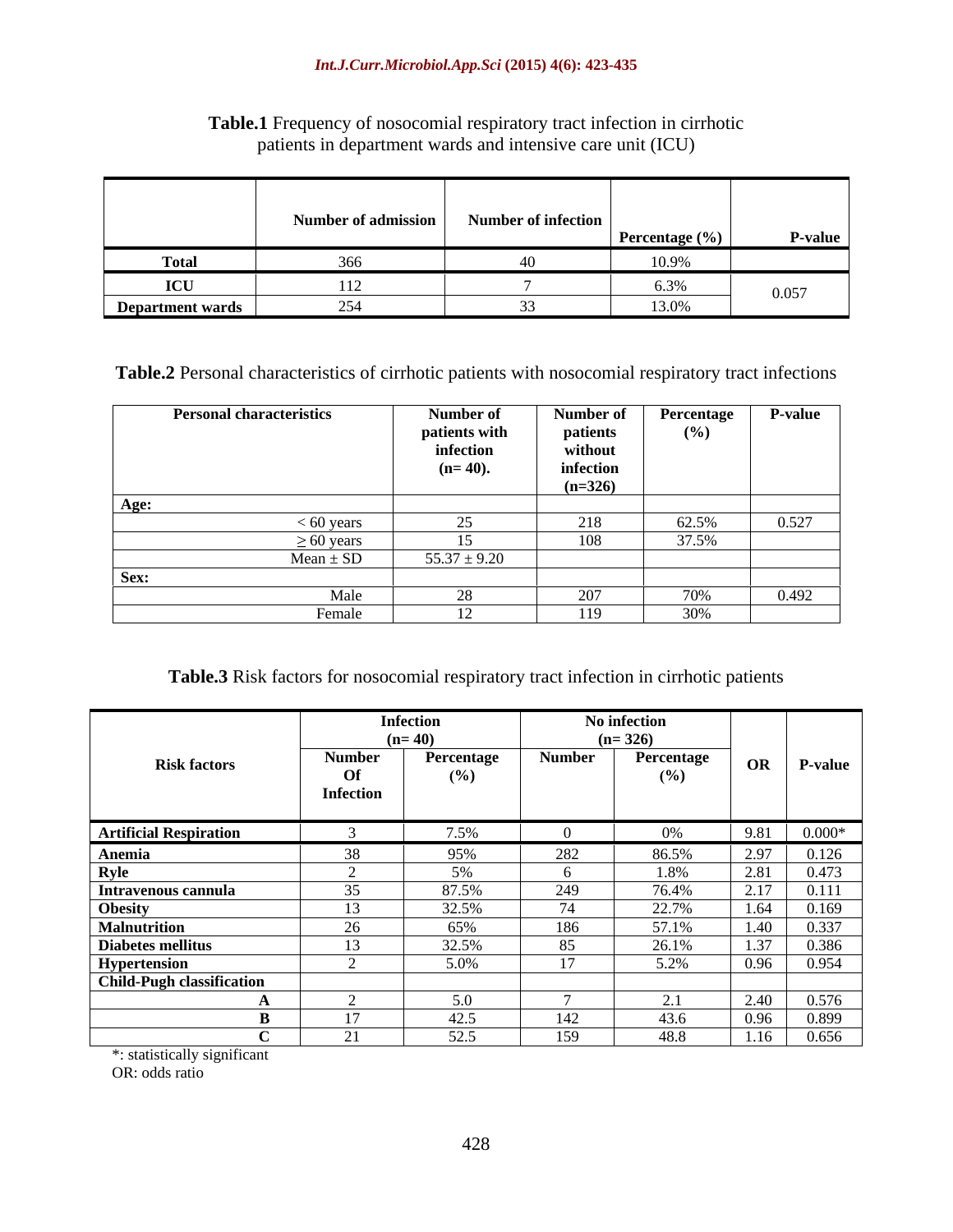|                        | Number of patients                                         | Percentage                      | <b>P-value</b> |
|------------------------|------------------------------------------------------------|---------------------------------|----------------|
|                        | the contract of the contract of the contract of<br>$(n=4)$ | the contract of the contract of |                |
|                        |                                                            |                                 |                |
| Patients with single   | $\sim$ $\sim$                                              | $\overline{\phantom{a}}$        |                |
| microorganism          |                                                            |                                 | $0.000*$       |
| Patients with multiple |                                                            |                                 |                |
| microorganisms         |                                                            |                                 |                |

## **Table.4** Number of microorganisms isolated in patients with nosocomial respiratory tract infections

\*: statistically significant

## **Table.5** Percentage of different isolates in nosocomial respiratory tract infections

**Table.6** Frequency of different isolates in nosocomial respiratory tract infections in department wards versus intensive care unit (ICU)

| Organism             | <b>Department</b> | $\mathbf{N}$    |          | ICU                | $\blacksquare$ | $\frac{6}{10}$ |
|----------------------|-------------------|-----------------|----------|--------------------|----------------|----------------|
|                      |                   | $\ln 60$        |          |                    | $(n=36)$       |                |
| Gram positive cocci  |                   |                 |          |                    |                |                |
|                      | Staphylococci     |                 | 13.3%    | Staphylococci      | $\angle U$     | 56%            |
|                      | Enterococci       |                 | $\Omega$ | <i>Enterococci</i> |                | 0%             |
| <b>Gram negative</b> |                   |                 |          |                    |                |                |
| <b>Bacilli</b>       |                   |                 |          |                    |                |                |
|                      | E. coli           | $\overline{10}$ |          | E. coli            |                | 13.9%          |
|                      |                   |                 | 150/     |                    |                |                |
|                      | Klebsiella        |                 |          | Klebsiella         |                | 8.3%           |
|                      |                   |                 |          |                    |                |                |
|                      | Pseudomonas       |                 | 8.3%     | Pseudomonas        |                | 5.6%           |
|                      |                   |                 |          |                    |                |                |
|                      | Acinetobacter     |                 |          | Acinetobacter      |                | 0%             |
|                      | Proteus           |                 |          | Proteus            |                | 0%             |
|                      |                   |                 |          |                    |                |                |
| Fungi                |                   |                 |          |                    |                |                |
|                      | Candida           | 19              |          | $31.7\%$ Candida   |                | 16.7%          |

N=number of isolates.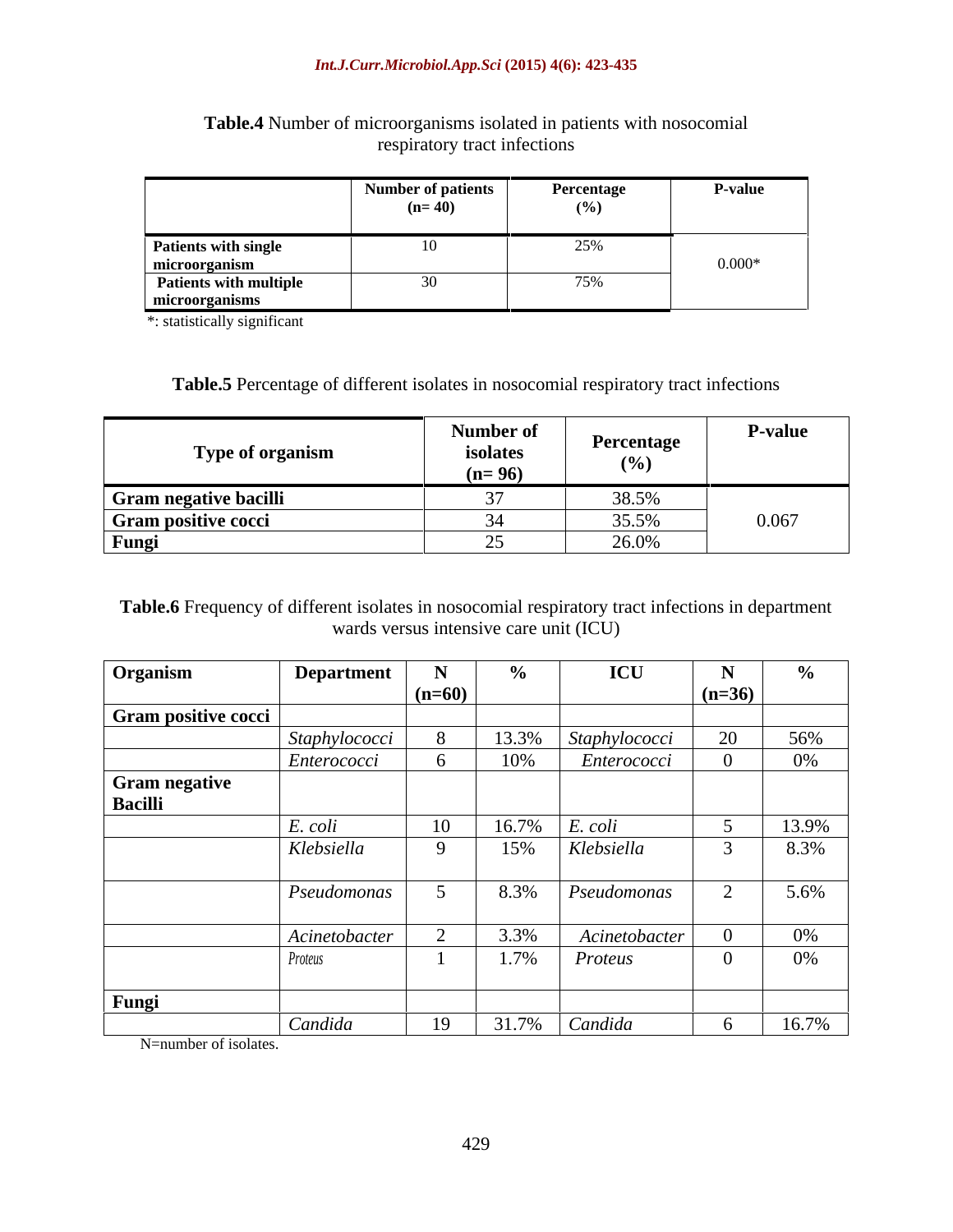| Antibiotic                     | Percentage  | Percentage |
|--------------------------------|-------------|------------|
|                                | <b>Of</b>   | <b>Of</b>  |
|                                | Sensitivity | Resistance |
| Imipenem                       | 87.5%       | 12.5%      |
| Meropenem                      | 82.4%       | 17.6%      |
| Gatifloxacin                   | 58.3%       | 41.7%      |
| Lomefloxacin                   | 48.8%       | 51.2%      |
| Levofloxacin                   | 48.3%       | 51.7%      |
| Trimethoprim sulphamethoxazole | 41.55       | 58.5%      |
| Ciprofloxacin                  | 40.9%       | 59.1%      |
| <b>Ceftriaxone</b>             | 40.6%       | 59.4%      |
| Norfloxacin                    | 36.1%       | 63.9%      |
| <b>Cefipime</b>                | 33.3%       | 66.7%      |
| Piperacillin                   | 25.8%       | 74.2%      |
| Cefoperazone                   | 25.0%       | 75%        |
| Amoxicillinclavulanic acid     | 22.9%       | 77.1%      |
| <b>Cefaclor</b>                | 14.3%       | 85.7%      |
| <b>Carbenicillin</b>           | 13.3%       | 86.7%      |
| <b>Cefazolin</b>               | 11.8%       | 88.2%      |
| <b>Ampicillin</b>              | 8.8%        | 91.2%      |

**Table.7** Antibiotic susceptibilities of Gram negative bacilli isolated in nosocomial respiratory tract infection in cirrhotic patients

**Table.8** Antibiotic susceptibility of Gram positive cocci isolated in noscomial respiratory tract infections in cirrhotic patients

| <b>Antibiotic</b>          | Percentage  | Percentage        |
|----------------------------|-------------|-------------------|
|                            |             | <b>Of</b>         |
|                            | Sensitivity | <b>Resistance</b> |
| Levofloxacin               | 100%        |                   |
| <b>Ceftriaxone</b>         | 57.1%       | 42.9%             |
| <b>Cefazolin</b>           | 55.6%       | 44.4%             |
| Ciprofloxacin              | 52.9%       | 47.1%             |
| Gatifloxacin               | 50%         | 50%               |
| Amoxicillinclavulinic acid | 40.6%       | 59.4              |
| Lomefloxacin               | 37.9%       | 62.1%             |
| Trimethoprim sulpha        | 37.9%       | 62.1%             |
| Carbenicillin              | 33.3%       | 66.7%             |
| <b>Ampicillin</b>          | $32.1\%$    | 67.9%             |
| <b>Benzyl penicillin</b>   | 22.7%       | 77.3%             |
| Norfloxacin                | 20.7%       | 79.3%             |
| <b>Cloxacillin</b>         | 7.7%        | 92.3%             |
| Cefipime                   | 0%          | 100%              |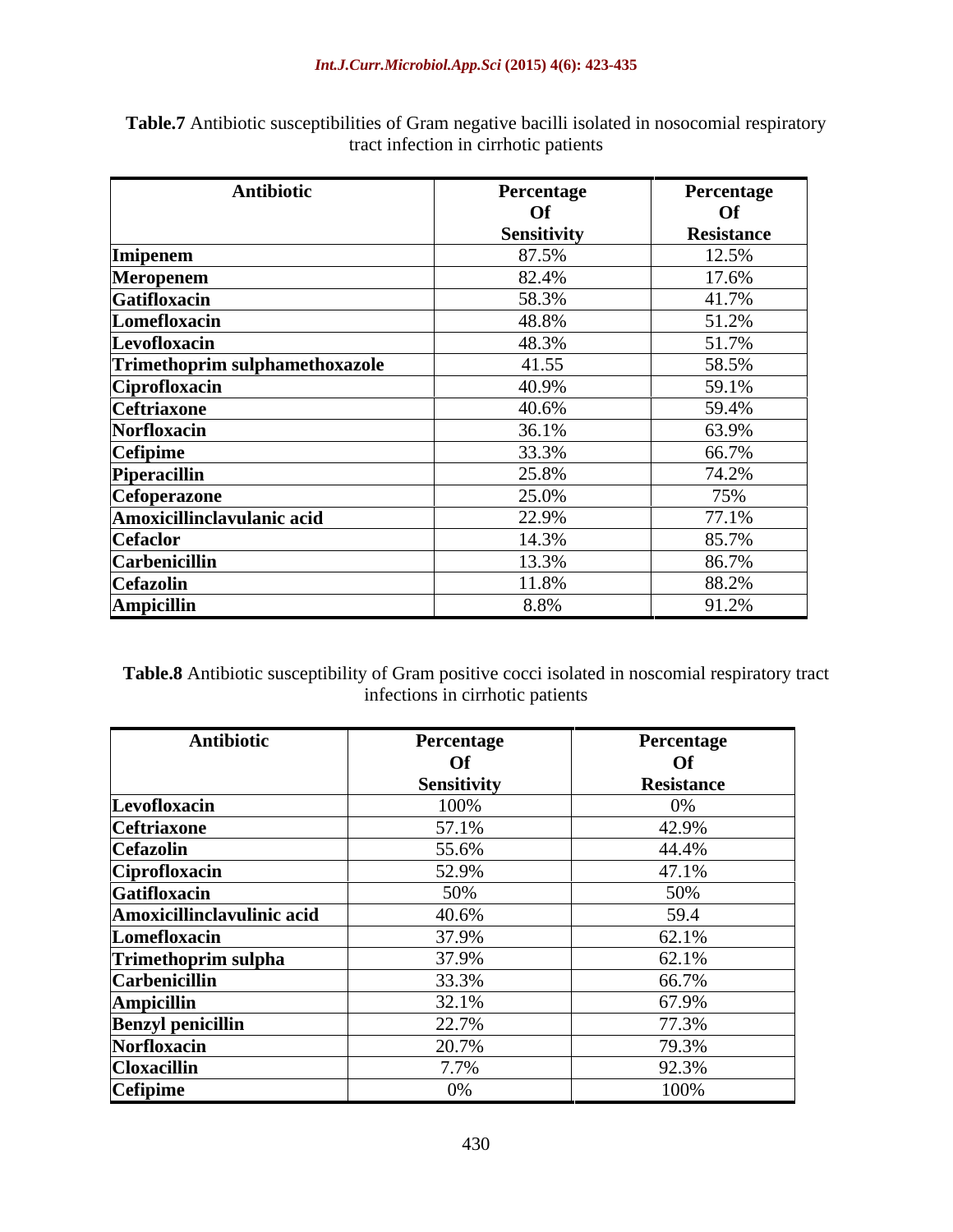| Pathogen           | The most common                       |       | The most     |          |         |  |
|--------------------|---------------------------------------|-------|--------------|----------|---------|--|
|                    | sensitive antibiotics. $ $ (n=66) $ $ |       | common       | $(n=59)$ |         |  |
|                    |                                       |       | resistant    |          |         |  |
|                    |                                       |       | antibiotics. |          |         |  |
| Staphylococci      | Levofloxacin                          |       | Ampicillin   |          | 17%     |  |
| <b>E.coli</b>      | Lomefloxacin                          | 12.1% | Ampicillin   |          | 15.39   |  |
| Klebsiella         | Imipeneme                             | 7.6%  | Ampicillin   |          |         |  |
| <b>Enterococci</b> | Amoxycillinclavulinic                 | 4.5%  | Ampicillin   |          | $3.4\%$ |  |
|                    | - асил                                |       |              |          |         |  |

## **Table.9** Antibiotic susceptibility of the most common bacteria causing nosocomial respiratory tract infection

\*N=number of bacterial isolates.

## **Table.10** Antifungal susceptibilities of fungi isolated in noscomial respiratory tract infections in cirrhotic patients

| <b>Antifungal</b>                  | Percentage  | Percentage |
|------------------------------------|-------------|------------|
|                                    |             | <b>Of</b>  |
|                                    | Sensitivity | Resistance |
|                                    | 71.4%       | 28.6%      |
| <b>Nystatin<br/>Fluconazole 10</b> |             | 40%        |
| <b>Fluconazole 25</b>              | 47.1%       | 52.9%      |
| <b>Clotrimazole</b>                | 33.3%       | 66.7%      |
| Ketoconazole                       | 31.0%       | 69.0%      |
| Voriconazole                       | 25.0%       | 75.0%      |
| Itraconazole                       | 12.1%       | 87.9%      |

**Table.11** Antifungal sensitivity against most common fungi causing noscomial respiratory tract infection

| Fungi                                    | The most<br>common<br>sensitive<br>antifungal. | <b>Number</b><br>Of<br>funga<br>isolates<br>$(n=25)$ | Percentage<br>$(\%)$ | The most<br>commor<br>resistant<br>antifungal | Number<br><b>Of</b><br>funga<br>isolates<br>$(n=25)$ | Percentage |
|------------------------------------------|------------------------------------------------|------------------------------------------------------|----------------------|-----------------------------------------------|------------------------------------------------------|------------|
|                                          |                                                |                                                      |                      |                                               |                                                      | 36%        |
| Candida albicns<br>Camdida<br>tropicalis | Nystatin<br>Fluconazole                        |                                                      | 12%<br>8%            | Itraconazole.<br>Ketoconazole                 |                                                      |            |
|                                          | Nystatin                                       |                                                      | 4%                   | Ketoconazol $\epsilon$                        |                                                      | 4%         |
| glabrata<br>Candida krusei               | Ketoconazole                                   |                                                      | 4%                   | Itraconazol                                   |                                                      | 12%        |
| Candida<br>parapsilosis                  | Fluconazole                                    |                                                      | 4%                   | Itraconazole                                  |                                                      | 4%         |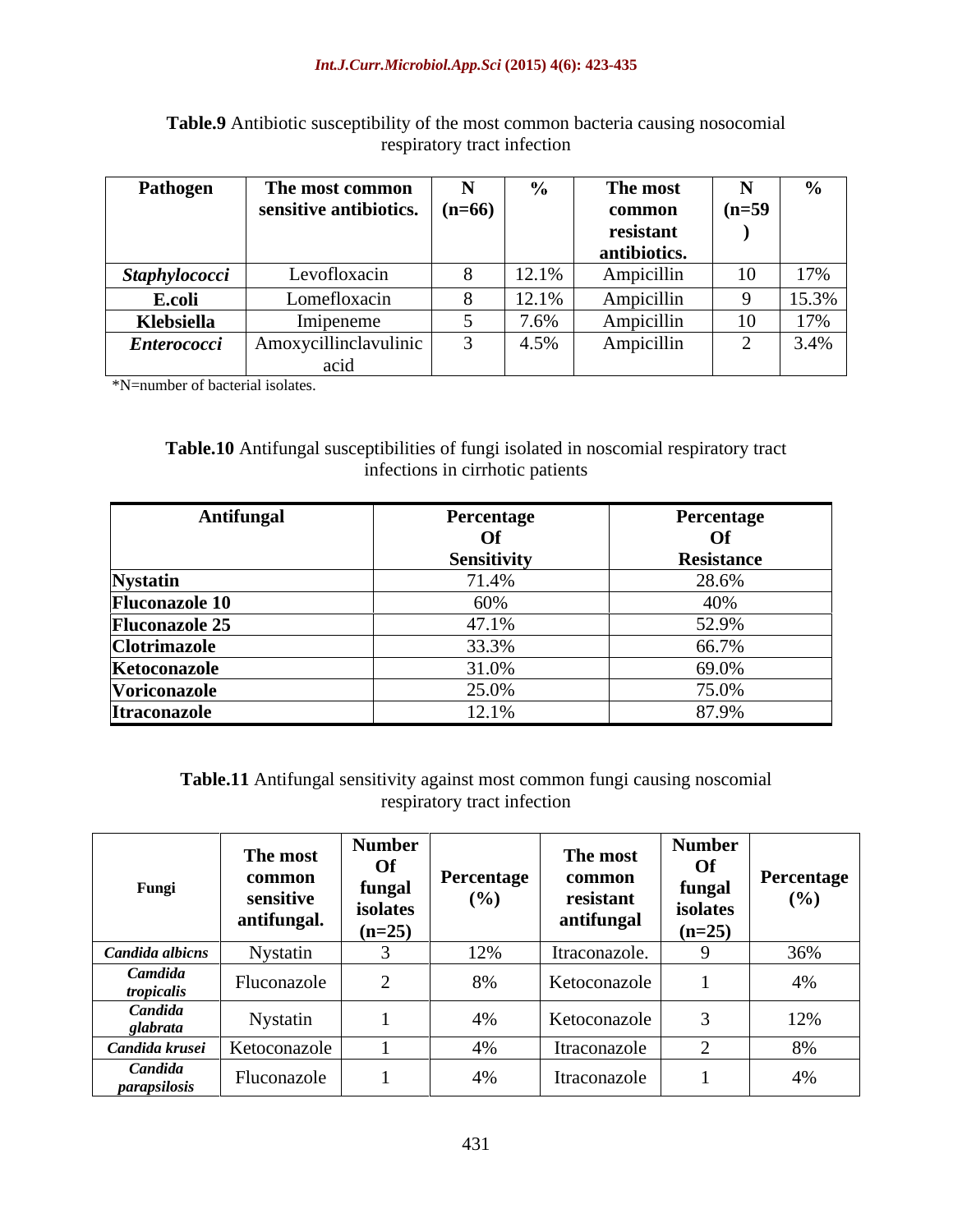| <b>Used</b><br>positive cocci<br>number<br>Gram<br>positive<br>cocci<br>$(n=34)$<br>Cefotaxime<br>Staphylococci<br><i>Enterococci</i><br>Staphylococci<br>acid<br>Ampicillin<br>Staphylococci<br>sulbactam | $($ %)<br>14.7%<br>5.9% | negative<br>bacilli<br>E. coli<br>Klebsiella<br>Pseudomonas | number<br>Of<br>Gram<br>negative<br>bacilli<br>$(n=37)$ | (%)<br>8.1%<br>10.8%<br>2.7% |
|------------------------------------------------------------------------------------------------------------------------------------------------------------------------------------------------------------|-------------------------|-------------------------------------------------------------|---------------------------------------------------------|------------------------------|
| Amoycillinclavulinic                                                                                                                                                                                       |                         |                                                             |                                                         |                              |
|                                                                                                                                                                                                            |                         |                                                             |                                                         |                              |
|                                                                                                                                                                                                            |                         |                                                             |                                                         |                              |
|                                                                                                                                                                                                            |                         |                                                             |                                                         |                              |
|                                                                                                                                                                                                            |                         |                                                             |                                                         |                              |
|                                                                                                                                                                                                            |                         |                                                             |                                                         |                              |
|                                                                                                                                                                                                            |                         |                                                             |                                                         |                              |
|                                                                                                                                                                                                            |                         |                                                             |                                                         |                              |
|                                                                                                                                                                                                            |                         |                                                             |                                                         |                              |
|                                                                                                                                                                                                            | 5.9%                    | Klebsiella                                                  |                                                         | 5.4%                         |
|                                                                                                                                                                                                            |                         | Pseudomonas                                                 |                                                         | 2.7%                         |
|                                                                                                                                                                                                            |                         |                                                             |                                                         |                              |
|                                                                                                                                                                                                            | 3%                      | Klebsiella                                                  |                                                         | 2.7%                         |
|                                                                                                                                                                                                            |                         |                                                             |                                                         |                              |
|                                                                                                                                                                                                            | 3%                      | E. coli                                                     |                                                         | 2.7%                         |
| Ciprofloxacin<br>Staphylococci                                                                                                                                                                             |                         |                                                             |                                                         |                              |
|                                                                                                                                                                                                            | 3%                      |                                                             |                                                         |                              |
| Cefipime<br>Staphylococci                                                                                                                                                                                  |                         | Klebsiella                                                  |                                                         | 2.7%                         |

**Table.12** Common bacteria isolated in nosocomial respiratory tract infections in relation to prophylactic antibiotics used in cirrhotic patients

## **Table.13** Common fungi isolated in nosocomial respiratory tract infections in relation to prophylactic antibiotics used in cirrhotic patients

| Antibiotic<br>used                                                               |                                 | <b>Total number of fungal</b><br>isolates<br>$(n=26)$ | Percentage                          |
|----------------------------------------------------------------------------------|---------------------------------|-------------------------------------------------------|-------------------------------------|
| Cefotaxime                                                                       | Candida                         |                                                       | 270'                                |
| <b>Amoycillinclavul</b><br>the contract of the contract of the con-<br>inic acid | Candida                         |                                                       | 15.4%                               |
| Ampicilli<br>sulbactam                                                           | Candida                         |                                                       | $\sim$ $\sim$ $\sim$ $\sim$<br>3.9% |
| <b>Cefipime</b>                                                                  | $\sim$ $\sim$ $\sim$<br>Candida |                                                       | 2.001<br>3.YY0                      |

**Table.14** Prognosis of exposure to noscomial respiratory tract infections in cirrhotic patients

| Prognosis                                                                       | Number of patients | Percentage |
|---------------------------------------------------------------------------------|--------------------|------------|
| the contract of the contract of the contract of the contract of the contract of | $(n=40)$           |            |
| <b>Improvement</b>                                                              |                    |            |
| $\cdots$ $\cdots$                                                               |                    | (11.97)    |
| D <sub>cal</sub>                                                                |                    |            |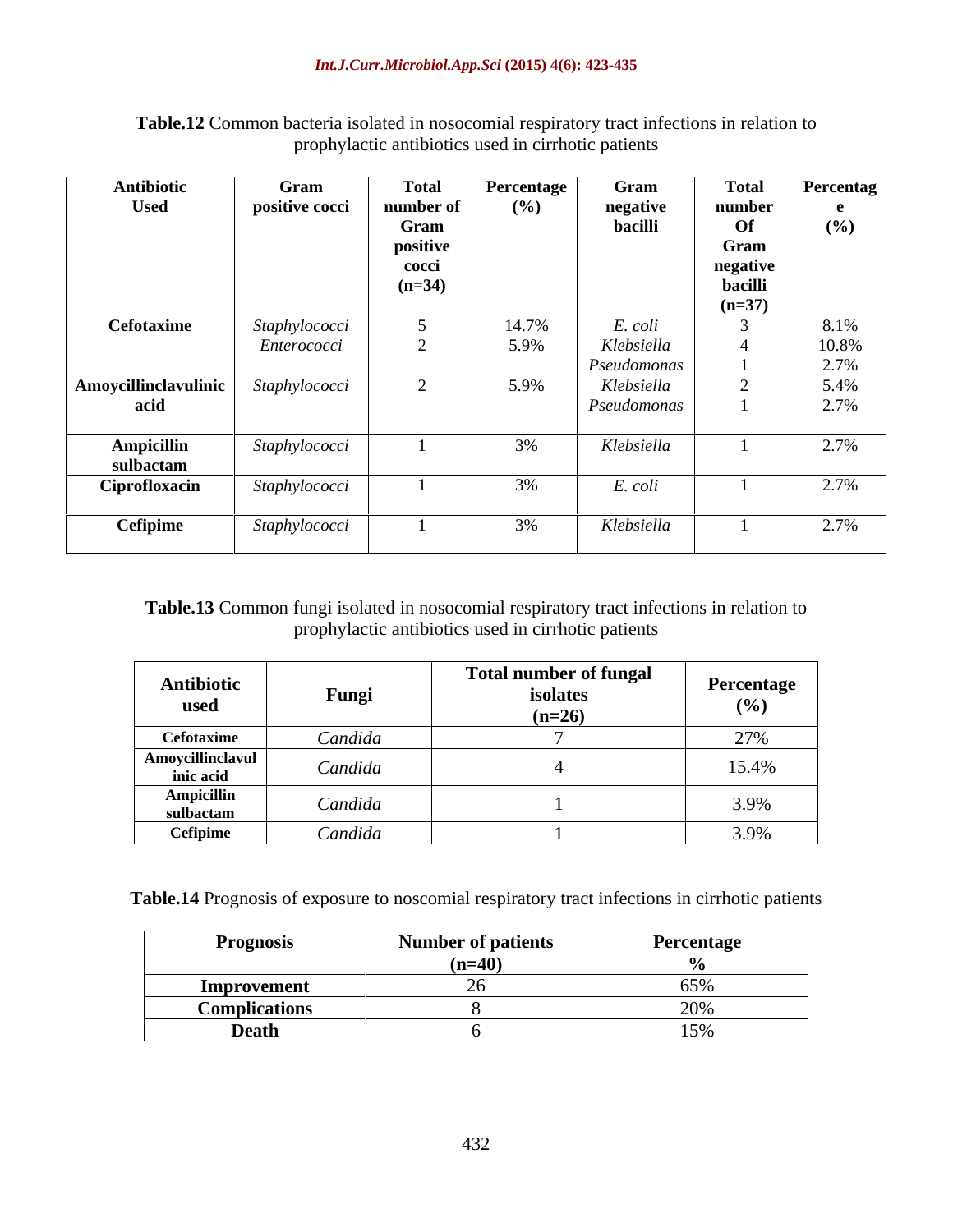



**Figure.2** Percentage of different fungi isolated in nosocomial respiratory tract infections in cirrhotic patients

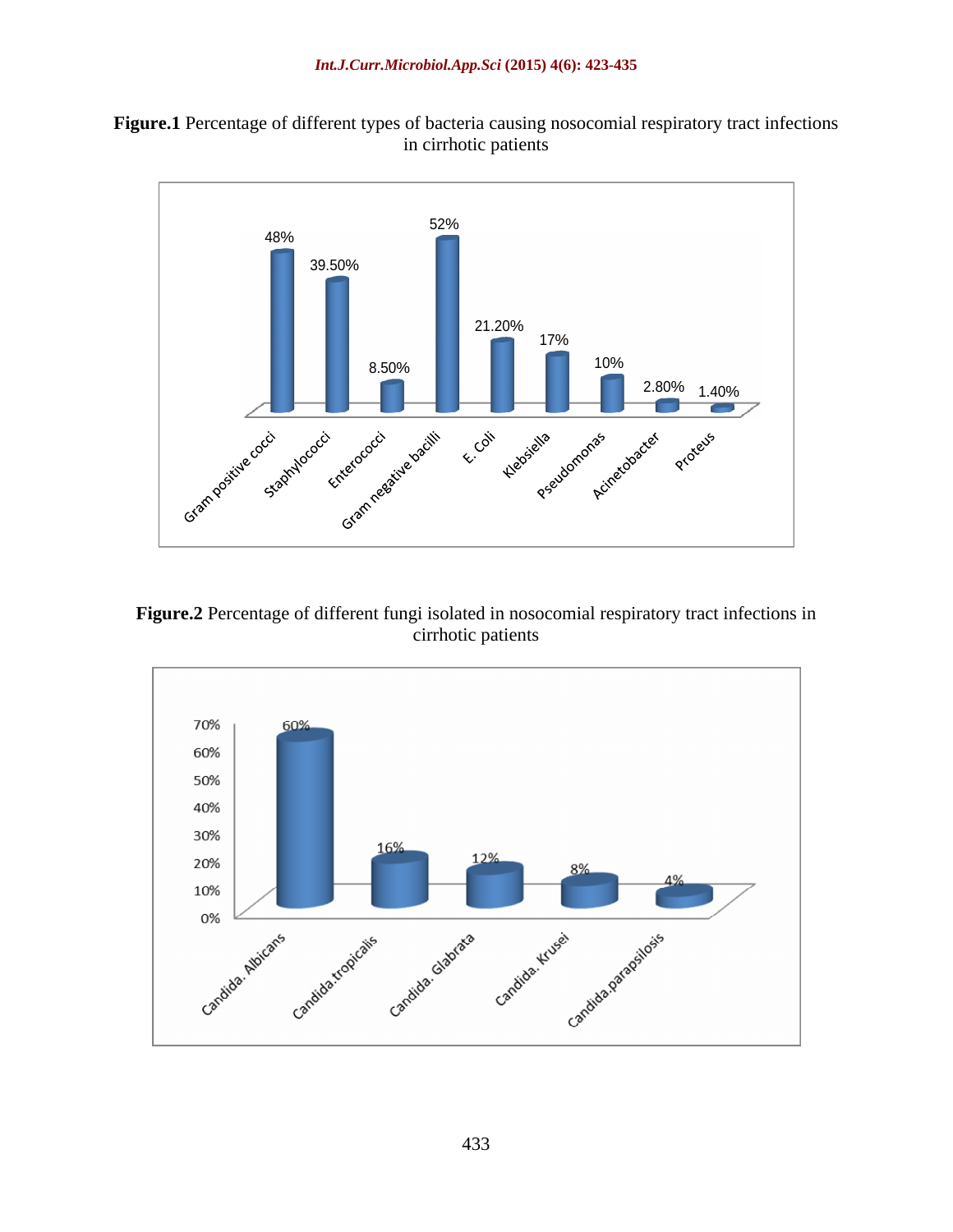Analysis of risk factors affecting nosocomial antibiotics as penicillins, cephalosporins, respiratory tract infection in cirrhotic levofloxacin, norfloxacin and ciprofloxacin. patients revealed that the most important This agreed with Brito and Niederman risk factor was artificial respiration. This agreed with Tandon and Garcia-Tsao (2008)

From our study, we observed that bacterial mentioned that the incidence of noscomial carbenicillin and trimethoprim-

In our study cultures Gram negative bacilli were more prevalent (38.5%) than Gram Gram positive bacteria. positive cocci (35.5%). Muder (1998) also cause of pneumonia in cirrhotic patients.

We observed that the most important Gram positive bacteria were *Staphylococci* and the most important Gram negative bacteria were Antifungal *E. coli* and *Klebsiella*. Brito and Niederman revealed that the most sensitive antifungals (2009) discovered that the commonest were nystatin (71.4%) and fluconazole causative organisms in noscomial (60%) but the most resistant antifungals pneumonia are *S. pneumonia, S. aureus* and *E. coli* with results of a study done by Talwani et al

Our results of culture and sensitivity revealed that methicillin resistant Staph The mortality rate in cirrhotic patients aureus (MRSA) was considered one of the exposed to nosocomial respiratory tract important causes of resistant bacteria present infection in our study was 15%. Fernandez in isolates of patients. Muder (1998) said et al (2002) said that the in hospital that it is well known that nursing home mortality of cirrhotic patients with infection residents have high rates of colonization was approximately 15%. with MRSA.

Culture and sensitivity of Gram negative bacteria revealed that these bacteria were Borzio, M., Salerno, F., Piantoni, L., et al sensitive to numerous antibiotics as 2001. Bacterial infection in patients imipenem, meropenem and gatifloxacin. Also they were resistant to multiple

(2009).

who mentioned that mechanical ventilation In case of Gram positive bacteria, these is one of the most important risk factors of bacteria (*Staphylococci* and *Enterococci*) nosocomial pneumonia were sensitive to levofloxacin by 100%. causes of noscomial respiratory tract They were highly resistant to Amoxycillin infection were 74%. Navasa *et al.* (1999) clavulinic acid, lomefloxacin, ampicillin, bacterial infection in cirrhotic patients sulphamethoxazole. This resistance of Gram during hospital stay was 30-60%. The positive bacteria was mentioned by Brito Also these bacteria were sensitive to other antibiotics as ceftriaxone and cefazoline. carbenicillin and trimethoprim positive bacteria was mentioned by Brito and Niederman (2009) who said that *Staphylococci* were one of the most resistant Gram positive bacteria.

observed that the percentage of Gram Our study revealed that fungal causes were negative bacteria was more than the considered important causes of nosocomial percentage of Gram positive bacteria as a respiratory tract infection. *Candida albicans* was the most common cause (60%). followed by *Candida tropicalis* (16%), and *Candida glabrata* (12%).

> susceptibilities of isolates were itraconazole (87.9%). This agreed (2011).

was approximately 15%.

# **References**

with advanced cirrhosis: a multicentre prospective study. *Dig. Liver Dis.,* 33: